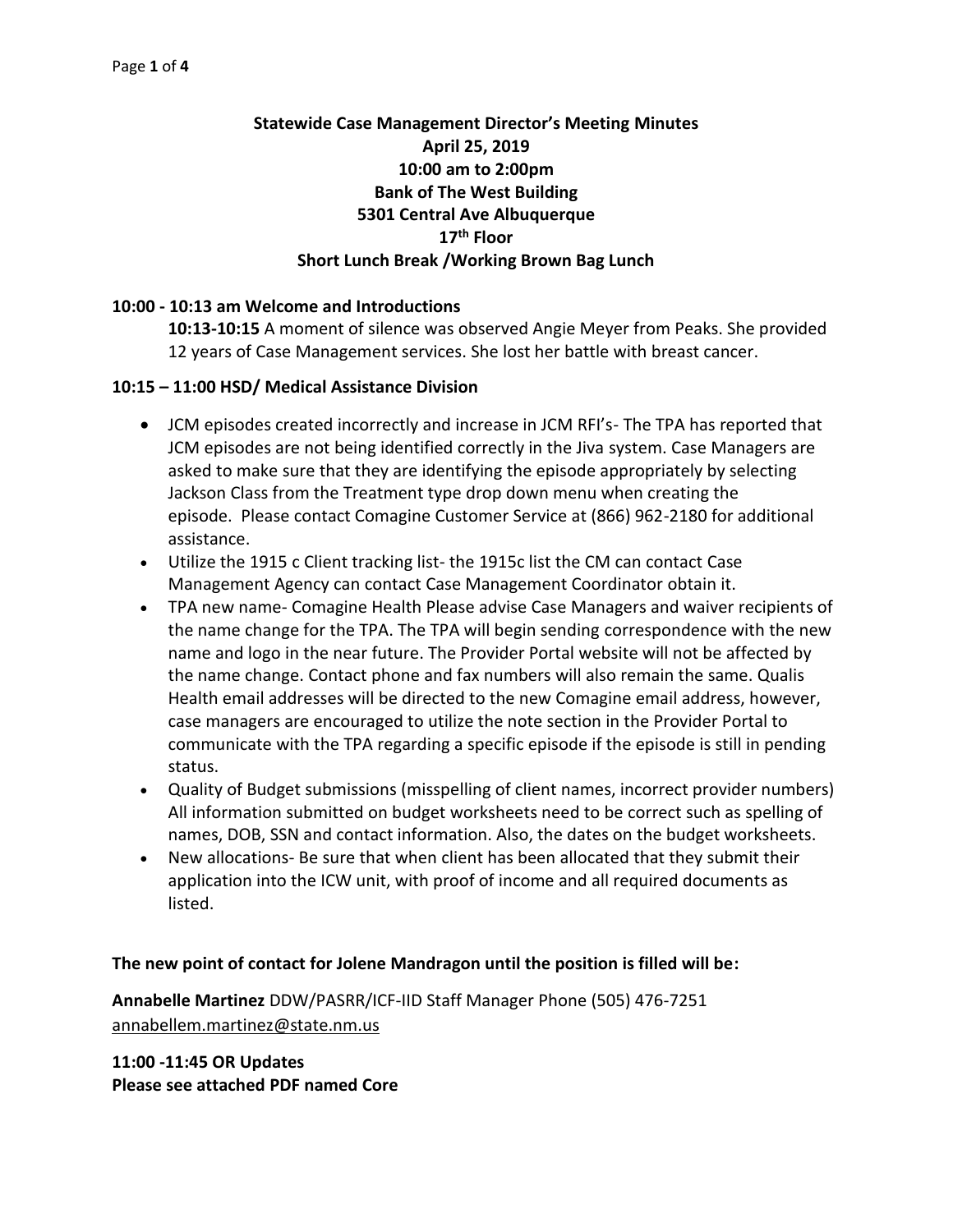### **Streamline Process**

- The OR Streamline Process has not been effective.
- DDSD is starting an internal task force to look at the OR process and functions for DDW renewal.
- Case Managers are submitting all documents, even when a full review is not necessary.
- It was discussed that it is difficult to organize submissions around the streamline process.

### **Special Instructions:**

- Please submit the most current OR cover sheet, OR v1.4b 02/01/19, when sending in reviews. ( [https://nmhealth.org/about/ddsd/pgsv/ddw/sas/cm/\)](https://nmhealth.org/about/ddsd/pgsv/ddw/sas/cm/)
- Please send Imminent requests directly to OR.
- A retro request should only occur if the start date has already started.
- Retro requests are only supposed to be a rare occurrence
- The units have increased but are not being utilized.
- If you are sending a large file with several attachments, please send them in a separate CISCO emails and note the number attachments are needed for a full request.

### **Update from CORE**

It appears the email issue is slowly resolving itself. CISCO secure emails are coming in unlocked \***FINALLY**\* and closer to real time. We are working on getting everything processed and unfortunately there is A LOT of work in the inbox. Thank you all for your patience during this time.

### **11:45- 12:05 ABLE Account**

**Please see attached PDF PowerPoint named New Mexico New Presentation**  <https://ablenewmexico.com/> **If you have question please contact** [Heather.Benavidez@state.nm.us](mailto:Heather.Benavidez@state.nm.us) or [Denise.Balderas@state.nm.us](mailto:Denise.Balderas@state.nm.us)

### **12:05-12:25 Break**

**12:25 1:25 Updates and Check Ins (DDSD)** 

### **Jackson Settlement Agreement**

## **See attached PDF Signed Settlement Agreement of April 17**

Director Jason Cornwell discussed **11 C** pertaining to case management. DDSD is developing a related review tool. Draft will be provided before the finalization of the tool.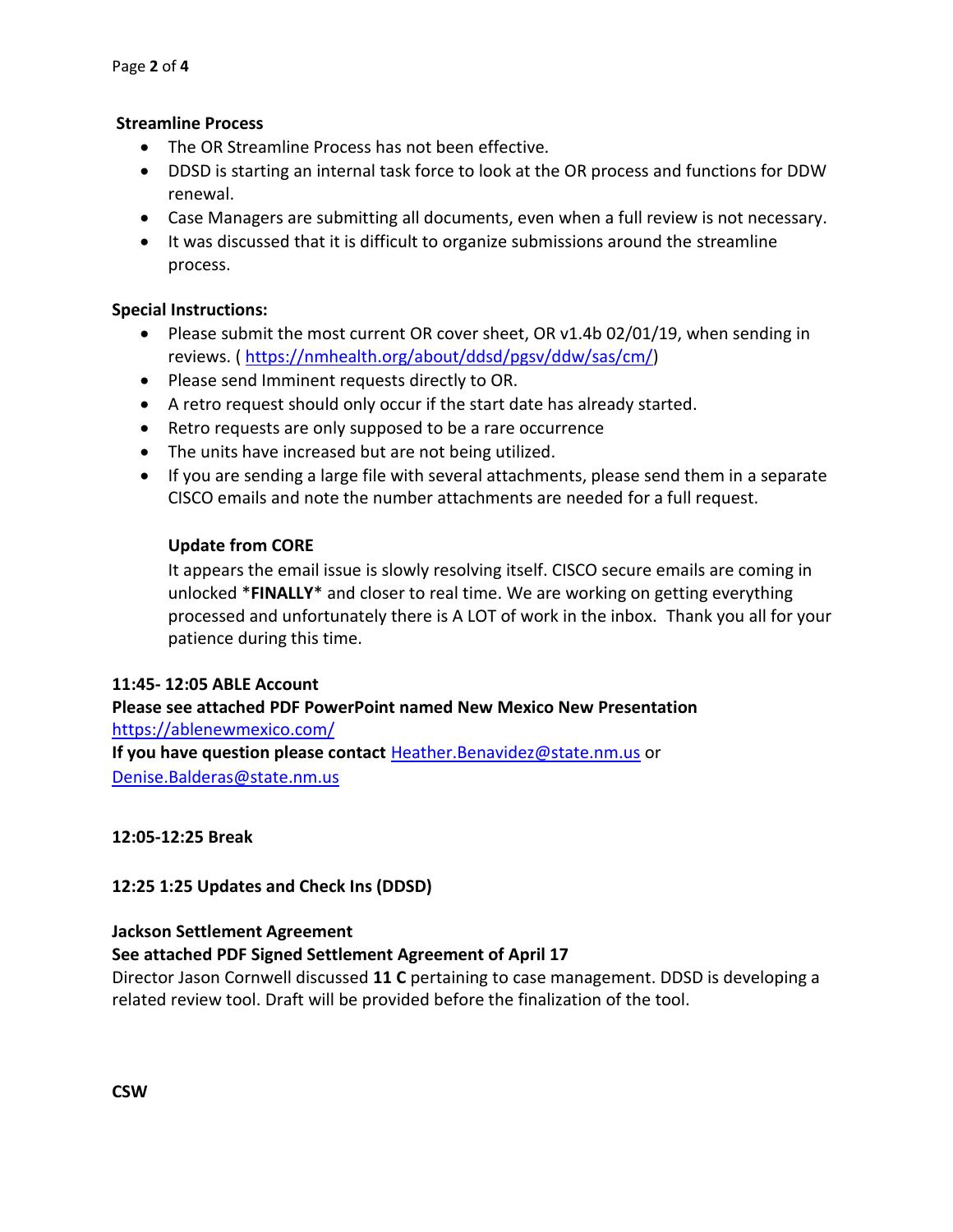HSD and DOH will be postponing the Town Halls scheduled for the month of May 2019 regarding the Medicaid Community Supports Waiver.

The Departments are continuing to assess the options and fiscal impact related to the development of a Supports Waiver which will require additional time. We apologize for any inconvenience.

We will share information as it becomes available.

### **Rate Study:**

- On track to be completed by June 30, 2019
- PCG on-site face-to-face meetings scheduled at the State Capitol Roundhouse, 211 Old Santa Fe Trail, (Santa Fe) Room 307 (flyer attached). Open to the public so spread the word.
	- o May 15 1:30-4:00-Rate Study Findings
	- o June 19 1:30-4:00-Rate Study Recommendations

### **Provider Validation Re-do:**

- 960 Provider validations were completed throughout the state during Feb.-April 2019
- Data is being analyzed and aggregated for reports of findings to be sent to providers
- Corrective Action Plans will be initiated with report of findings
- Public comment period on results to be scheduled
- Revised Statewide Transition Plan submitted to CMS for final approval in Dec. 2019
- CM responsible for on-going monitoring-site visit forms revised

### **DDW Renewal**

Please see attached Overview Waiver Renewal Process

Fact sheets

**link** <https://nmhealth.org/about/ddsd/pgsv/>

### **Therap**

Please utilize Thursday Q&A webinars Therap Help and support for New Mexico

**<https://help.therapservices.net/app/new-mexico>**

### **1:25- 1:50 IMB Process and Updates Shadee Brown IMB**